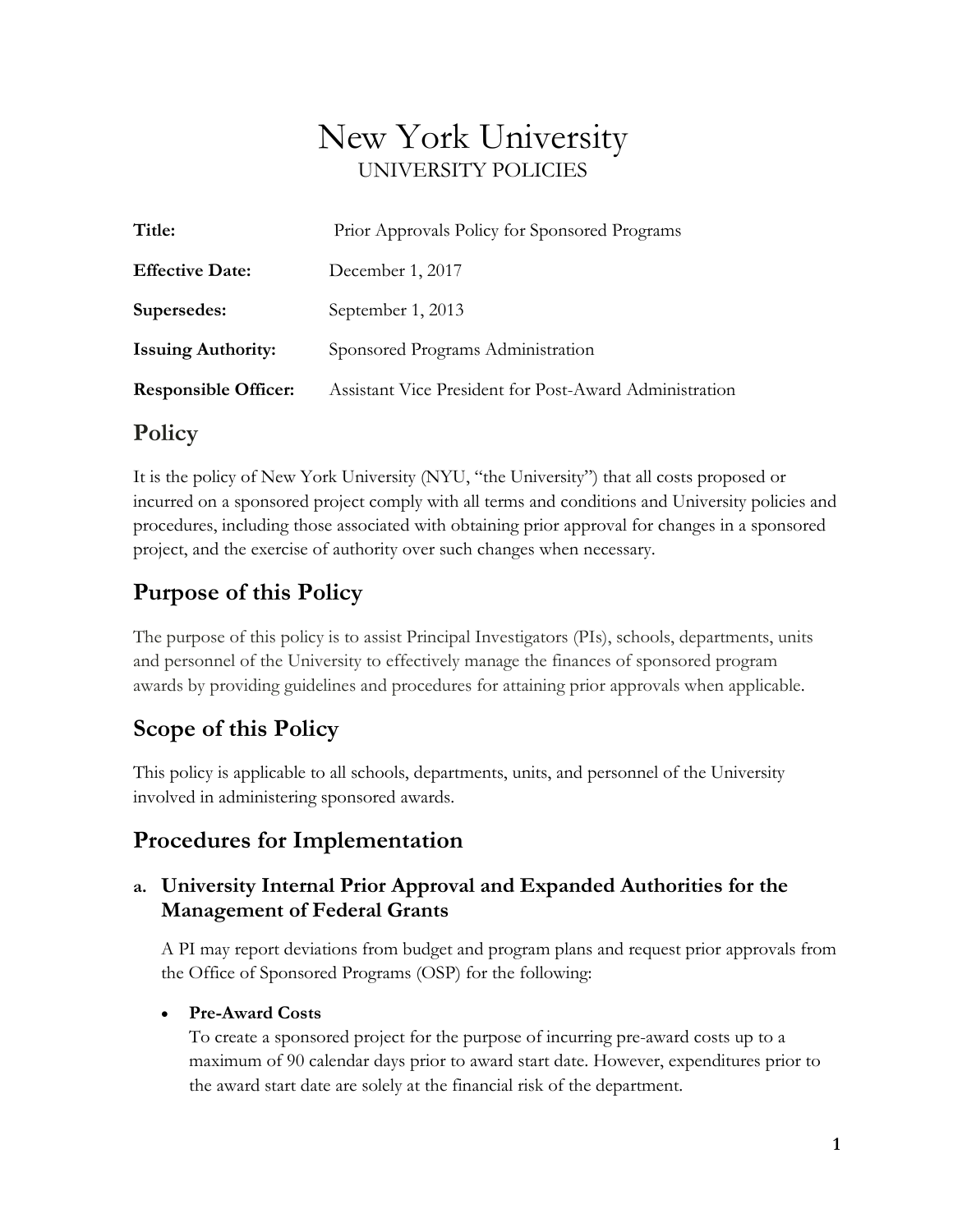#### • **No-Cost Extension**

To initiate a one-time extension of the award expiration date of up to 12 months. The funding sponsor must be notified of the extension at least ten days prior to the original termination date. This extension may not be exercised solely for the purpose of using any unobligated balance.

#### • **Adding Scientific or Special Purpose Equipment**

To re-budget funds for the purchase of scientific or special-purpose equipment not identified in the original sponsor approved budget, general-purpose equipment is not allowable unless used solely or primarily for the objectives of the sponsored project and if the cost supports the activity that is directly related to the special purpose or circumstance of the sponsored agreement.

#### **Approval Required from the Sponsoring Agency**

The PI of a Federally-sponsored project is required to report major deviations as outlined below from budget and program plans. The PI should work with the OSP, following PAS procedures, to request prior approvals directly from Federal awarding agencies for any of the following program or budget-related reasons:

- Change in the scope or the objectives of the project or program.
- Change in the PI and/or key personnel (the definition of key personnel may vary by sponsoring agency) or in project effort (disengagement for more than three months or a 25% reduction in time devoted to the project).
- Transfer of funds allotted for trainee expenses (direct payment to trainees: stipend, tuition, fees) to other categories of expense.
- Subawards, transfers or subcontracting a substantive portion of work, unless described in the application and funded in the approved award.
- Budgeting of pre-award costs to be incurred more than 90 days prior to award.
- Other expenses, if not waived by a particular agency in the notice of award (i.e., foreign travel, carryforward of funds from one budget period to the next, re-budgeting of trainee allowances or participant costs, alterations and renovations in excess of \$25,000, adjustment of cost sharing commitment).
- Please refer to the OSP Prior Approval Matrix for a complete listing of possible post award actions that may require sponsor approval.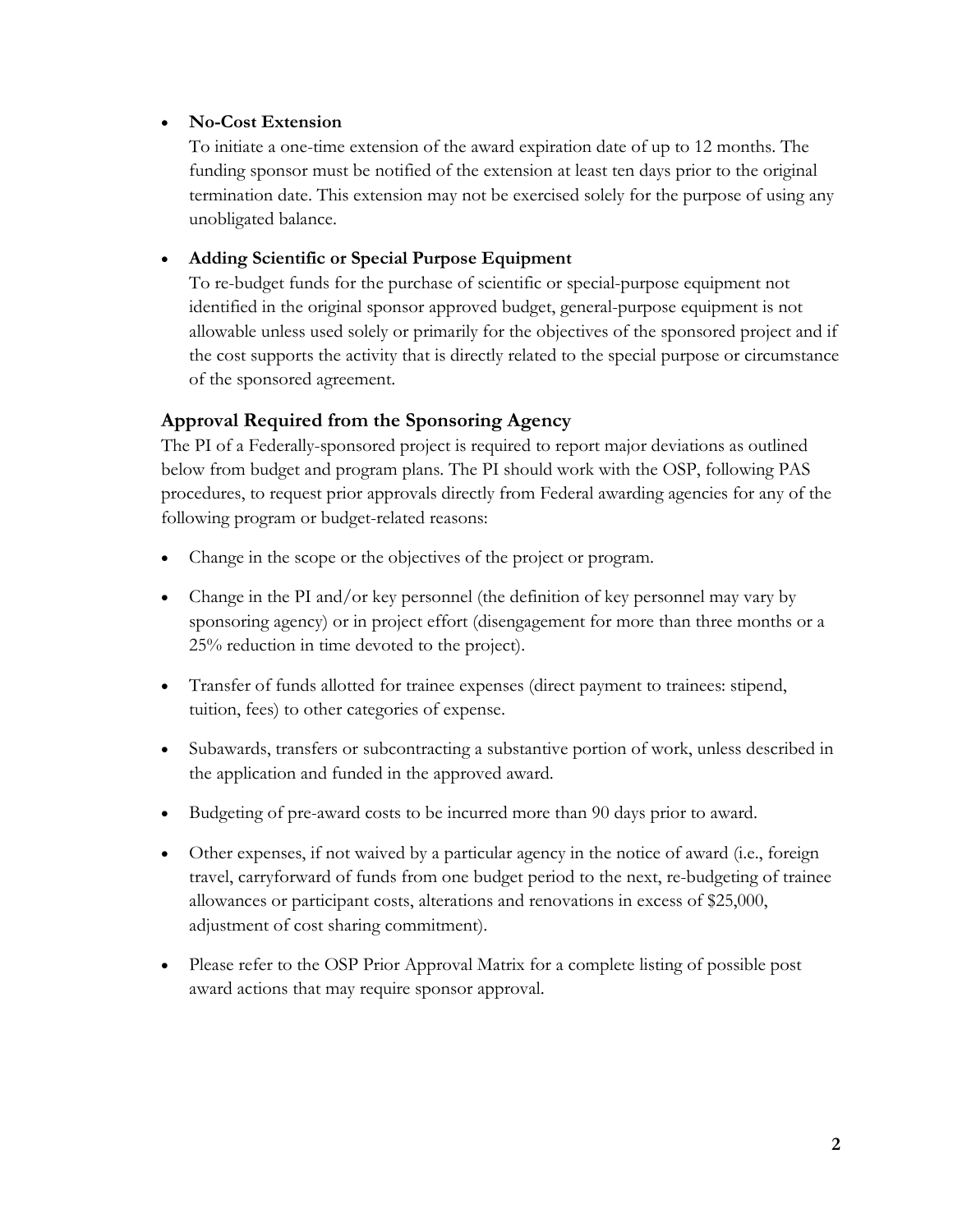### **b. Requesting Prior Approval**

Prior approval for post award changes on sponsored projects must be requested by the PI (or his or her designee) to the Office of Sponsored Programs. NYU has implemented a Prior Approval Matrix that will document whether prior approval is required from the sponsoring agency or whether NYU has approval authority for post award changes or actions. The Prior Approval Matrix contains all the information necessary to make this determination. The Prior Approval Matrix can be found on the OSP website at:

*https://wikis.nyu.edu/pages/viewpage.action?spaceKey=RES&title=Research+Terms+and+Conditions+ Prior+Approval+Matrix*.

- The Prior Approval Matrix should be used for all federally funded awards
	- o The Prior Approval Matrix identifies a wide range of possible actions, including no-cost extensions
	- o For non-federally funded awards, OSP will follow the sponsor's specific requirements regarding actions requiring prior approval
- All requests for post award changes must be made in a timely manner
- All requests must provide sufficient justification and supporting documentation
- All requests must reference the CAYUSE award number to which the post award action applies
- When completed, the request should be emailed to  $osp.agercy@nyu.edu$ 
	- o The request should cc the PI, Department Chairperson, Department Administrator and the Dean or his/her designee
- The OSP Project Officer assigned to the award's unit will review the request and determine if any further information is needed. Upon completion, the Project Officer will submit the request to the sponsoring agency if necessary. If internal approval is appropriate, OSP will notify the sponsoring agency of the approved action.
- Those changes requiring approval from the awarding sponsor should be described in a letter from the Principal Investigator to the appropriate sponsor official. The Director of Sponsored Programs in OSP will review each request. The letter must be approved/ signed by both the PI and the OSP Director. Once the letter has been approved, OSP will forward the request to the sponsor. In lieu of a signed letter, many agencies will now accept an email from OSP.
- The OSP Project Officer assigned to your unit will provide assistance and answer any questions regarding this procedure